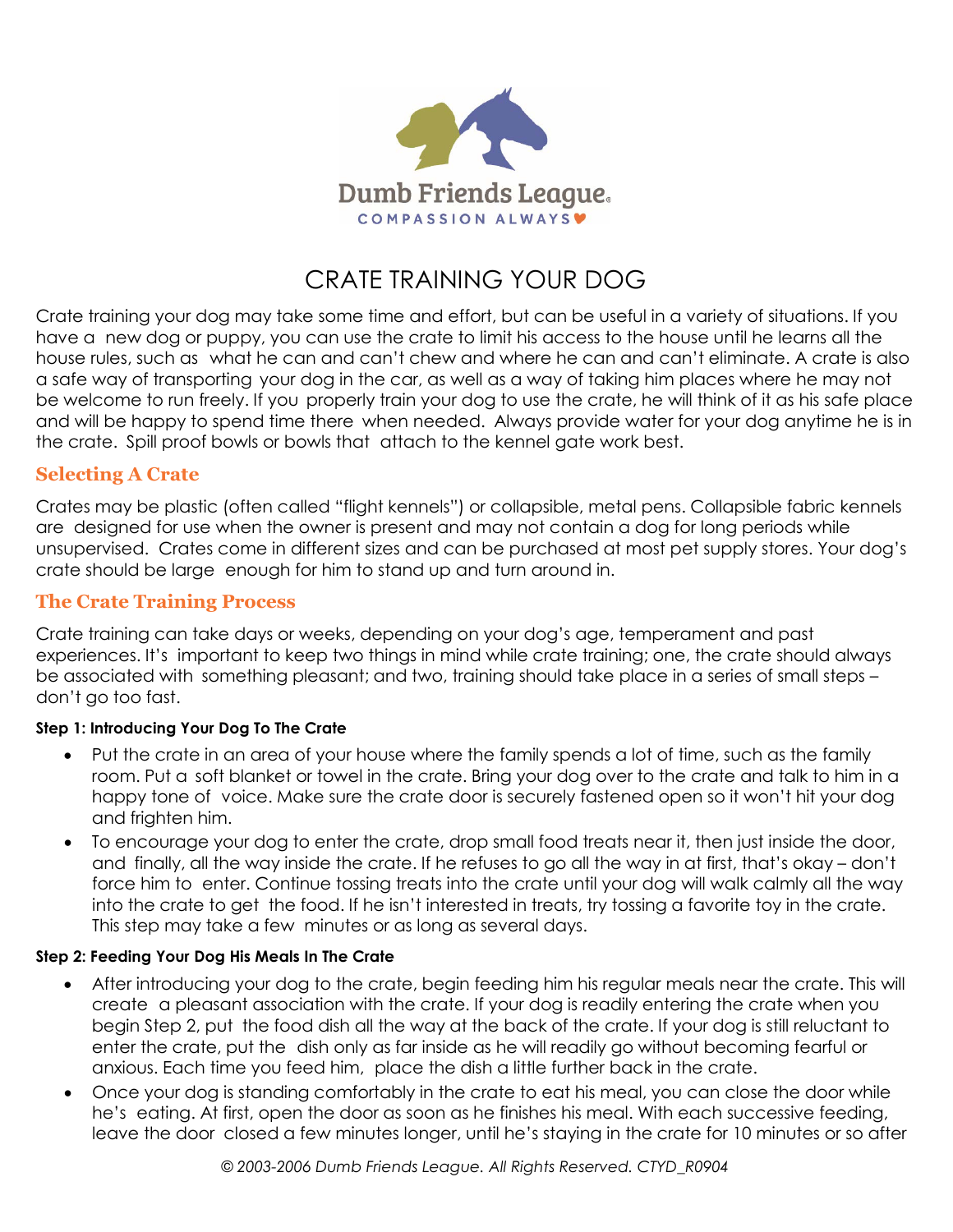eating. If he begins to whine to be let out, you may have increased the length of time too quickly. Next time, try leaving him in the crate for a shorter time period. If he does whine or cry in the crate, it's imperative that you not let him out until he stops. Otherwise, he'll learn that the way to get out of the crate is to whine and he'll keep doing it.

#### **Step 3: Conditioning Your Dog To The Crate For Longer Time Periods**

- After your dog is eating his regular meals in the crate with no sign of fear or anxiety, you can confine him there for short time periods while you're home. Call him over to the crate and give him a treat. Give him a command to enter, such as, "kennel up." Encourage him by pointing to the inside of the crate with a treat in your hand. After your dog enters the crate, praise him, give him the treat and close the door. Sit quietly near the crate for five to 10 minutes and then go into another room for a few minutes. Return, sit quietly again for a short time, then let him out of the crate.
- Repeat this process several times a day. With each repetition, gradually increase the length of time you leave him in the crate and the length of time you're out of his sight. Once your dog will stay quietly in the crate for about 30 minutes with you out of sight the majority of the time, you can begin leaving him crated when you're gone for short time periods and/or letting him sleep there at night. This may take several days or several weeks.

#### **Step 4:**

## **Part A – C**r**ating Your Dog When Left Alone**

After your dog is spending about 30 minutes in the crate without becoming anxious or afraid, you can begin leaving him crated for short periods when you leave the house. Put him in the crate using your regular command and a treat. You might also want to leave him with a few safe toys in the crate (see our handout, "Dog Toys and How to Use Them"). You'll want to vary at what point in your "getting ready to leave" routine you put your dog in the crate. Although he shouldn't be crated for a long time before you leave, you can crate him anywhere from five to 20 minutes prior to leaving.

Don't make your departures emotional and prolonged, but matter-of-fact. Praise your dog briefly, give him a treat for entering the crate and then leave quietly. When you return home, don't reward your dog for excited behavior by responding to him in an excited, enthusiastic way. Keep arrivals low key. Continue to crate your dog for short periods from time to time when you're home so he doesn't associate crating with being left alone.

## **Part B – Crating Your Dog At Night**

Put your dog in the crate using your regular command and a treat. Initially, it may be a good idea to put the crate in your bedroom or nearby in a hallway, especially if you have a puppy. Puppies often need to go outside to eliminate during the night, and you'll want to be able to hear your puppy when he whines to be let outside. Older dogs, too, should initially be kept nearby so that crating doesn't become associated with social isolation. Once your dog is sleeping comfortably through the night with his crate near you, you can begin to gradually move it to the location you prefer. Puppies that are healthy can have their water taken from them a few hours before bedtime to help decrease the frequency of potty trips they need to make during the night. **Potential Problems**

# **Too Much Time In The Crate**

A crate isn't a magical solution. If not used correctly, a dog can feel trapped and frustrated. For example, if your dog is crated all day while you're at work and then crated again all night, he's spending too much time in too small a space. Other arrangements should be made to accommodate his physical and